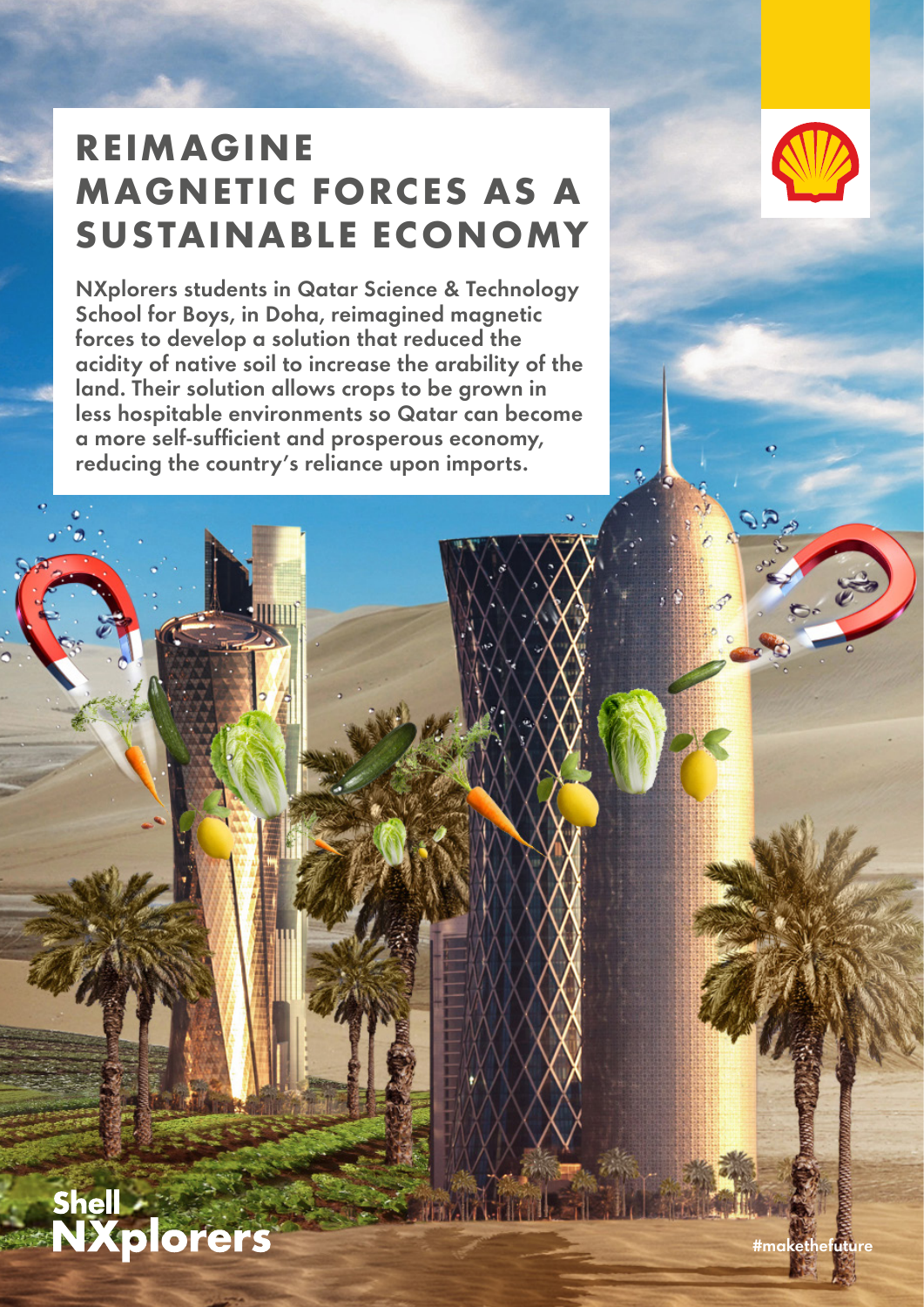For lots of environmental and geo-political reasons, Qatar is actively working to become a more selfsufficient country, with a self-sustaining economy. This is frequently discussed in the media and is something that NXplorers students from Qatar Science & Technology School for Boys in Doha hear on a day-to-day basis. So, it's only natural that when they began the NXplorers programme, their first round of thinking was influenced by this big, national challenge.

One statistic that the students focused on was a projected growth of 6.3% for Qatar's farming industry by 2026.

In order to support this ambitious goal, the team decided to look at ways to improve soil conditions for Qatari farmers to grow their own crops.

#### REVEALING FARMING CHALLENGES IN QATAR

This team took a deeper look at farming in the region. Farming consists of four stages: Seeding, germination, pollination and irrigation. The NXplorers focused on how they could help farmers make higher quality, higher yield crops while using fewer resources and improving the environment.

This was the fundamental problem the students identified – How to make Qatari farming more self-sufficient and reduce the country's reliance upon costly imports?

### **How To Make Farming More Efficient?**

Khalid Fahad - Hamad Rashid- Hamad Hassan Qatar Science and Technology Secondary School For Boys (QSTSS)

#### **CHALLENGE**

Farming consists of four stages: Seeding germination, Pollination, and Irrigation we are focusing on how we can make more plants(that are in a good quality) with less reso rces/water fertilizer and land) and how we can improve its surroundings

The farming industry's compound annual growth rate is expected to grow 6.3% by 2026 in Qatr. Moreover, due to the bockdae Qatar sas decided to become more self-sustaining<br>("The targeted rate of self sufficiency in the str based oils have skyrocketed as shown in the<br>graph from a city in India:



<u>Tananananananananananan</u>

When we accomplish the challenge, it shall make Qatar's farming land more suitable for plant life by removing the high accidy of Qatar's land and therefore less need of water and fertilizer<br>(when the land is salty the lan

#### **NXTHINKING TOOLS**

**Connection** circle

 $\bullet$ è We used the connection circle to find the main leverage points in farming resonects<br>unlight, neergy mechines acidity, soil in water and soli fertility),<br>which were soil explicitly with values and specify (regarding)<br>respe



Here we split our options into four outcomes two<br>good(lucky charm, and happy ending) and two bad(water<br>uprising, and vasaband). After we've gandred the possibilities,<br>we found that the two good scenarios were more likely and found out magnet<br>likely(80%) and bette



The feasibility funnel was the critical point of the *NXphorenon* it was where we had to put all our ideas into a filter and if it fit the critical point of the *NXphorenon in* was there we had to put all our ideas into a

#### Our solution is: Magnetized water We had a multitude of ideas but the

**SOLUTION IDEA** 

one which seemed most fitting was Magnetized water will drain the sodium from the so il therefore making it more fertile and in less need of water for the soil to make plants to grow

(Simply it is the most effective way of combating soil acidity)

#### **FUTURE PLAN**

We will Create machines that create magnetized water then use water pumps which will move the magnetized water around the pipes ,as soon as the water reaches the sprinklers the sprinklers will release the magnetized water on to the fields(cost=500,000per farm, takes 6 weeks for positive changes and it will take 3-7 years for it to be widespread).



## "

Magnetized water is easy to create and it reduces acidity by draining sodium from the soil. This process helps the soil retain water and makes it more fertile.